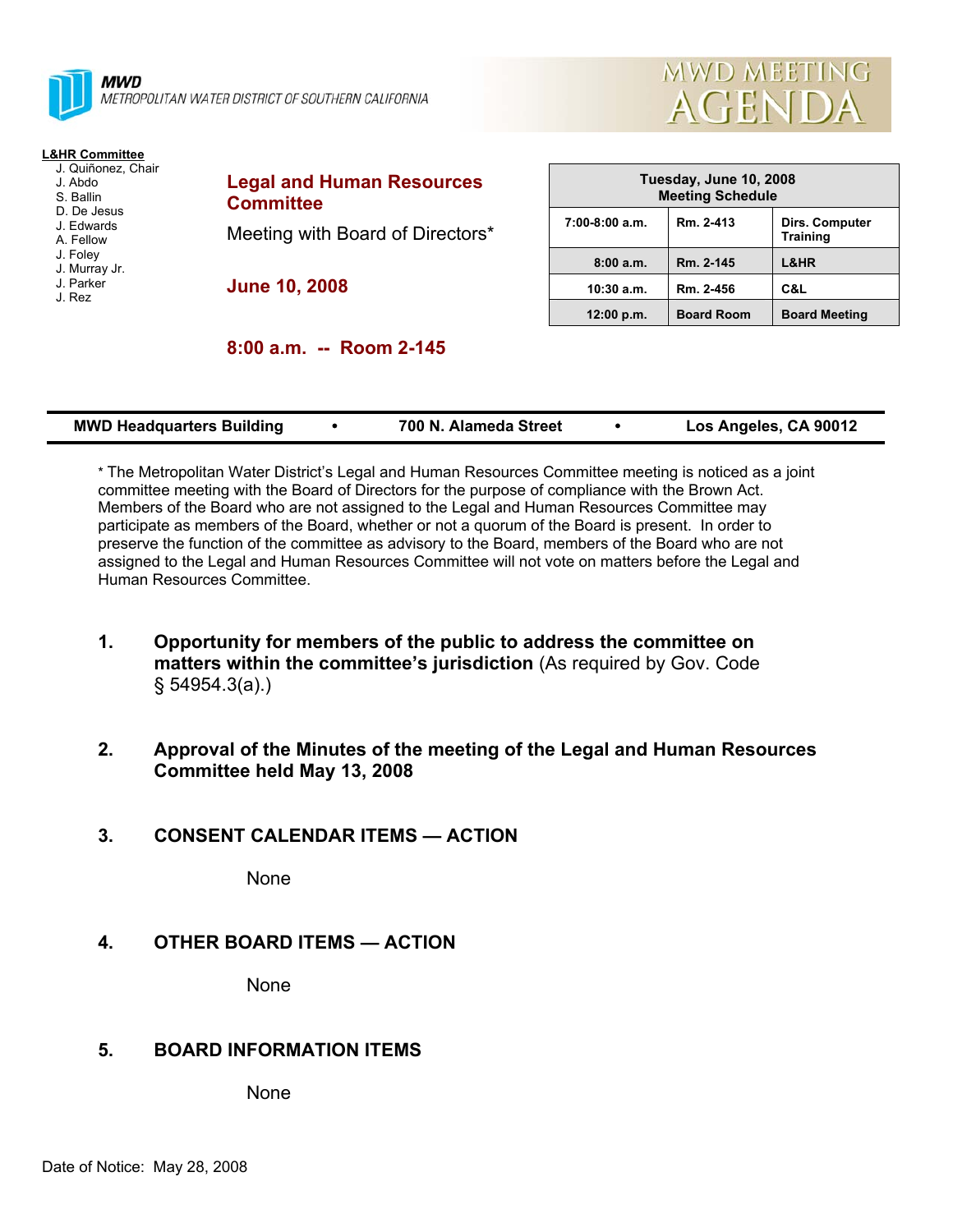### **6. COMMITTEE ITEMS**

- a. Orientation meeting on Interest-Based Negotiations facilitated by Ms. Rhonda Hilyer from Agreement Dynamics. Orientation provided for improving negotiation skills and processes in preparation for 2009 negotiations with Metropolitan's bargaining units.
- b. Report on *Watershed Enforcers a project of California Sportsfishing Protection Alliance v. L. Ryan Broddrick and California Department of Fish and Game; California Department of Water Resources and Lester A. Snow real parties in interest*, Alameda County Superior Court Case No. RG07326290; *Watershed Enforcers v. California Department of Water Resources*, Alameda County Superior Court Case No. RG06292124; *Pacific Coast Federation of Fishermen's Assoc., et al. v. Carlos M. Gutierrez, et al.,* USDC Case No. 1:06-CV-00245 OWW LJO*;* and *Natural Resources Defense Council v. Kempthorne,* USDC Case No. 1:05-CV-01207 OWW LJO. **[Conference with legal counsel—existing litigation; to be heard in closed session pursuant to Gov. Code Sections 54956.9(a) and (c)]**
- c. Report on *Cadiz, Inc., etc. v. Metropolitan*, LASC Case No. BC343232. **[Conference with legal counsel—existing litigation; to be heard in closed session pursuant to Gov. Code Section 54956.9(a)]**
- d. Report on strategies and options for challenging Department of Water Resources' allocation of costs associated with remediation of Perris Dam. **[Conference with legal counsel—initiation of litigation (one potential case); to be heard in closed session pursuant to Gov. Code Section 54956.9(c)]**
- e. General Counsel's report of monthly activities
- f. Human Resources' report of monthly activities

### **7. FOLLOW-UP ITEMS**

None

### **8. FUTURE AGENDA ITEMS**